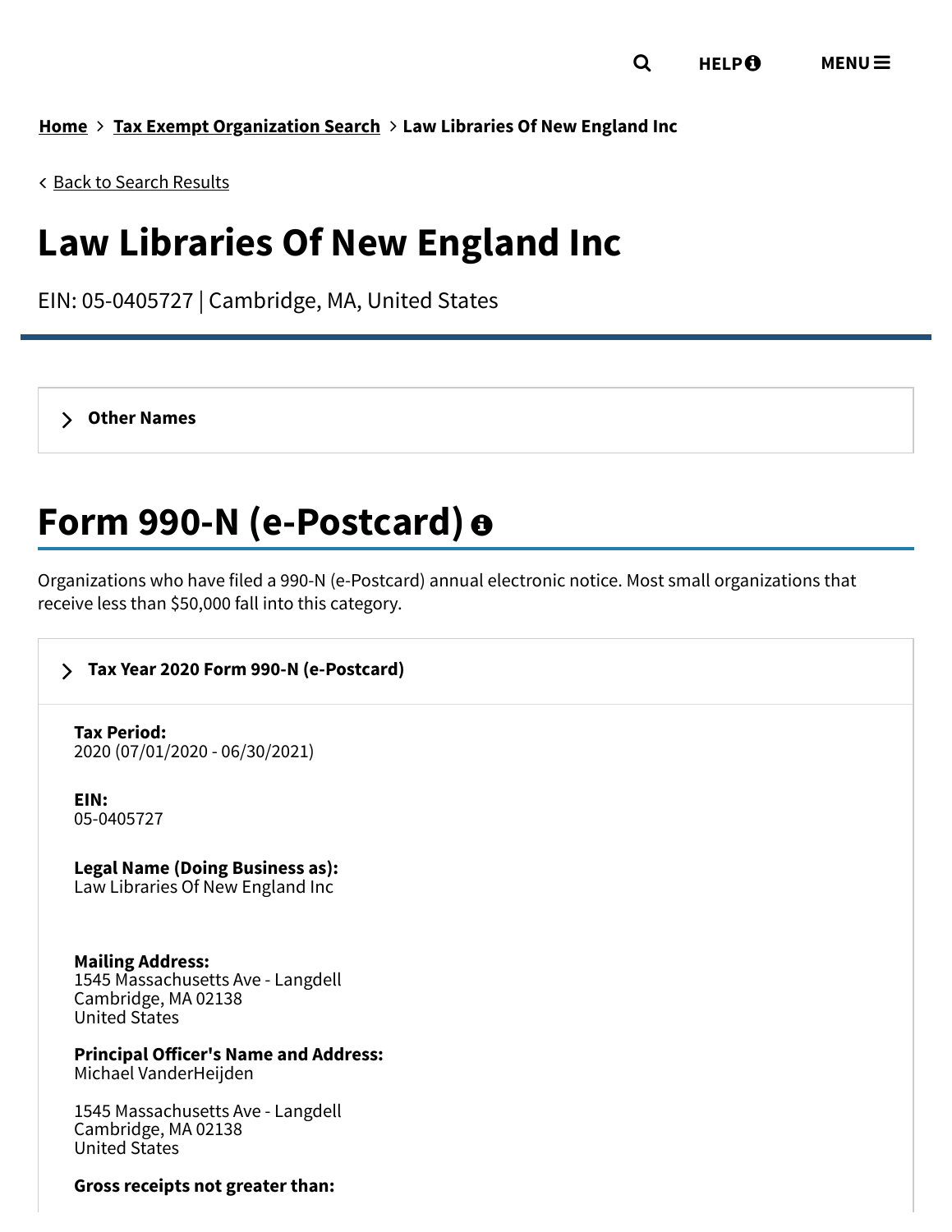### **Organization has terminated:**

No

**Website URL:** https://llne.org/

# **Tax Year 2019 Form 990-N [\(e-Postcard\)](https://www.irs.gov/credits-deductions-for-individuals#6554229)**

**Tax Period:** 2019 (07/01/2019 - 06/30/2020)

**EIN:** 05-0405727

**Legal Name (Doing Business as):** Law Libraries Of New England Inc

#### **Mailing Address:**

1545 Massachusetts Ave - Langdell Cambridge, MA 02138 United States

### **Principal Officer's Name and Address:**

Nicole Dyszlewski

1545 Massachusetts Ave - Langdell Cambridge, MA 02138 United States

**Gross receipts not greater than:** \$50,000

**Organization has terminated:** No

#### **Website URL:** llne.org

# **Tax Year 2018 Form 990-N [\(e-Postcard\)](https://www.irs.gov/credits-deductions-for-individuals#5898887)**

**Tax Period:** 2018 (07/01/2018 - 06/30/2019)

**EIN:** 05-0405727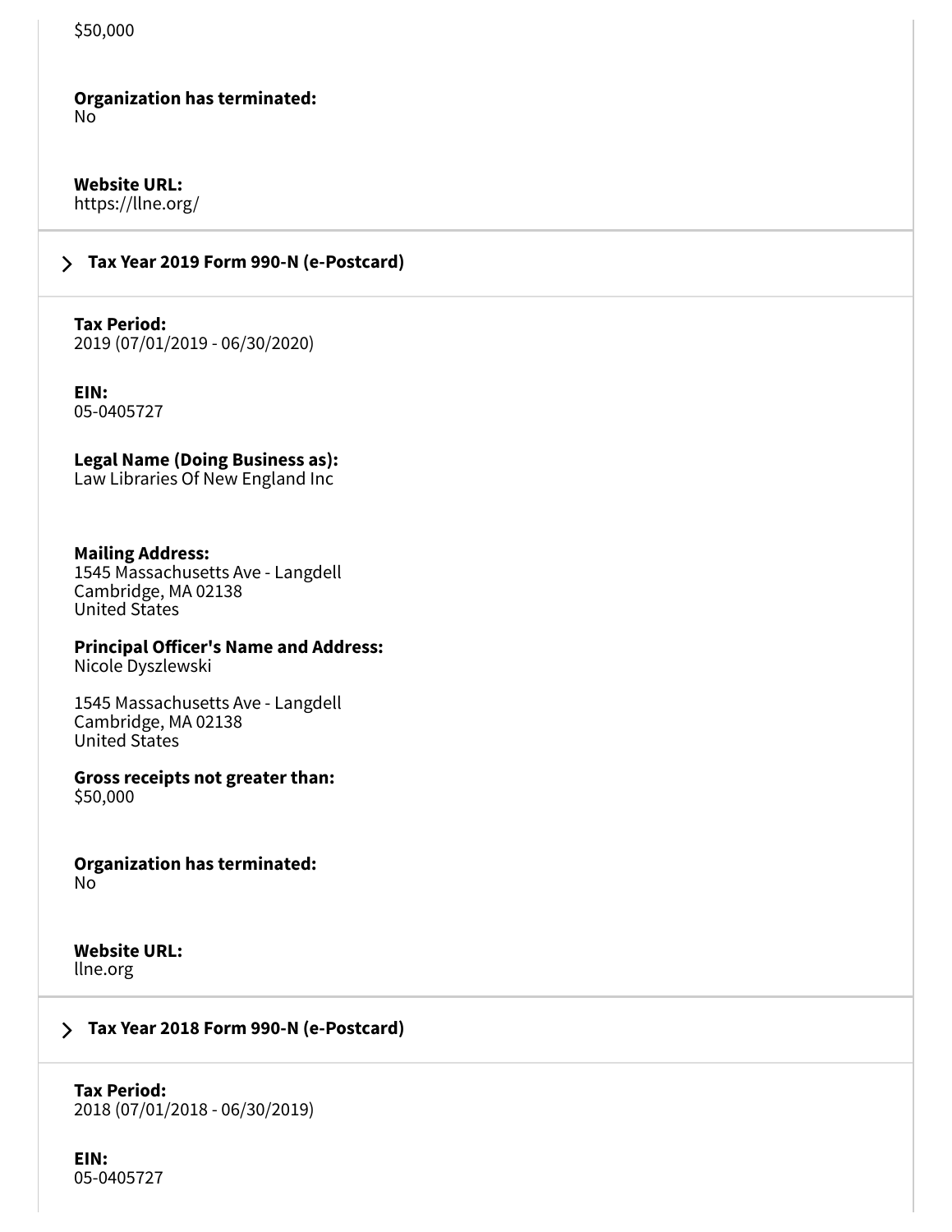### **Legal Name (Doing Business as):**

Law Libraries Of New England Inc

#### **Mailing Address:**

1545 Massachusetts Ave - Langell Cambridge, MA 02138 United States

## **Principal Officer's Name and Address:**

Robert DeFabrizio

1545 Massachusetts Ave - Langdell Cambridge, MA 02138 United States

#### **Gross receipts not greater than:** \$50,000

**Organization has terminated:** No

### **Website URL:**

llne.org

**Tax Year 2017 Form 990-N [\(e-Postcard\)](https://www.irs.gov/credits-deductions-for-individuals#5259978)**

**Tax Year 2016 Form 990-N [\(e-Postcard\)](https://www.irs.gov/credits-deductions-for-individuals#4605563)**

**Tax Year 2015 Form 990-N [\(e-Postcard\)](https://www.irs.gov/credits-deductions-for-individuals#3981888)**

**Tax Year 2014 Form 990-N [\(e-Postcard\)](https://www.irs.gov/credits-deductions-for-individuals#3425831)**

**Tax Year 2013 Form 990-N [\(e-Postcard\)](https://www.irs.gov/credits-deductions-for-individuals#2862972)**

**Tax Year 2012 Form 990-N [\(e-Postcard\)](https://www.irs.gov/credits-deductions-for-individuals#2215689)**

**Tax Year 2011 Form 990-N [\(e-Postcard\)](https://www.irs.gov/credits-deductions-for-individuals#1709658)**

**Tax Year 2010 Form 990-N [\(e-Postcard\)](https://www.irs.gov/credits-deductions-for-individuals#1502882)**

**Tax Year 2009 Form 990-N [\(e-Postcard\)](https://www.irs.gov/credits-deductions-for-individuals#1495637)**